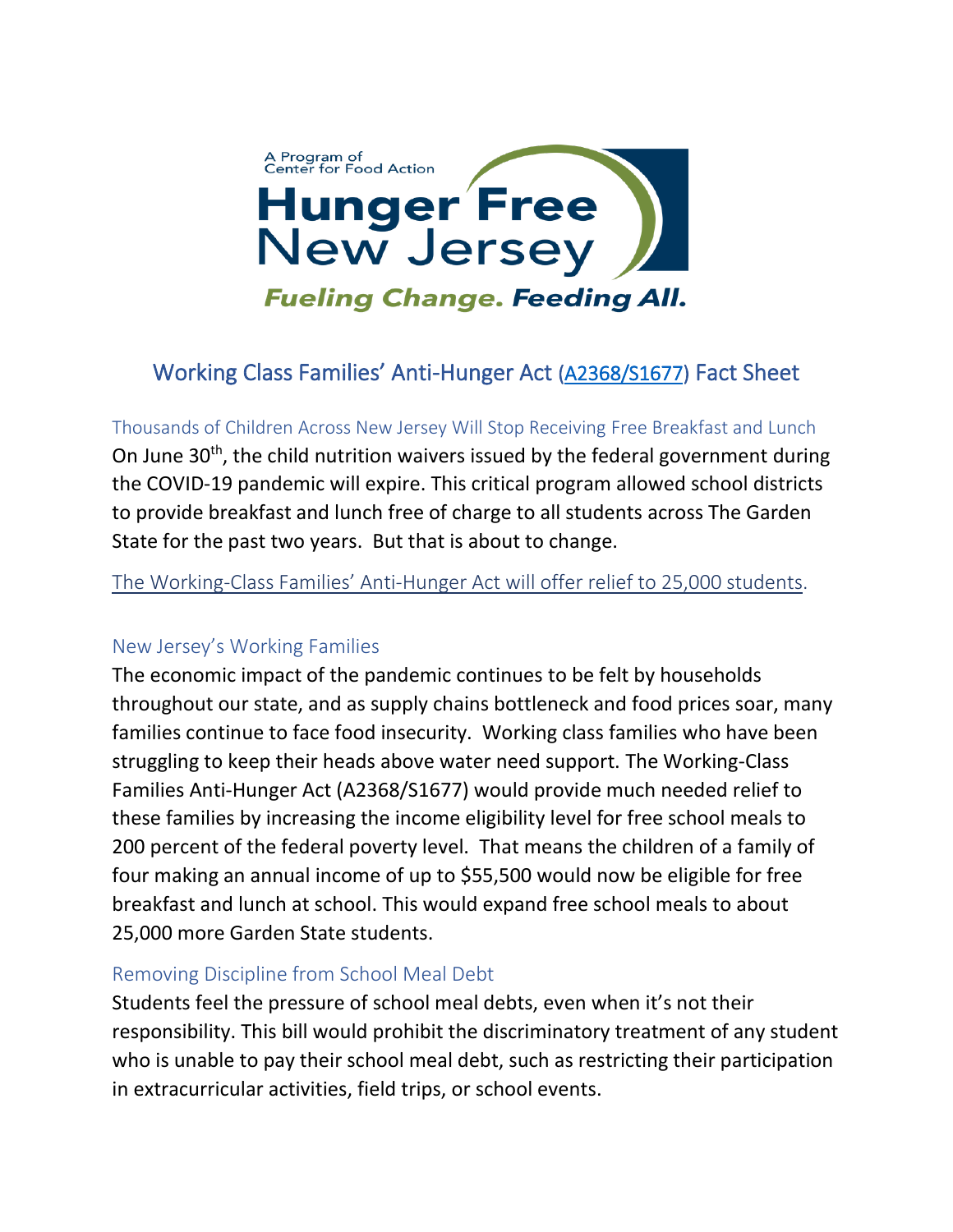## Notices for Parents

While existing law already requires schools to inform parents and guardians of the National School Lunch Program and the federal School Breakfast Program and provide an application, this legislation would expand on that by requiring schools to provide information on the availability of free or reduced-price meals as well as assistance with the application process.

Organizations that support this legislation Advocates for Children of NJ (ACNJ) AGE MOVEMENT Anti-Poverty Network of New Jersey Essex County Council for Young Children Feeding Hands Fishermans' Mark Foodshed Alliance Found in Thyme Farm Sanctuary Fufill NJ Hudson County Department of Family Services Hudson County Department of Housing and Reintegration Hunger Free New Jersey Hunterdon Medical Center Hunterdon NJCEED Inspira Health Network Interfaith Food Pantry of Morris County Lutherans Engaging in Advocacy Meals on Wheels of Salem County